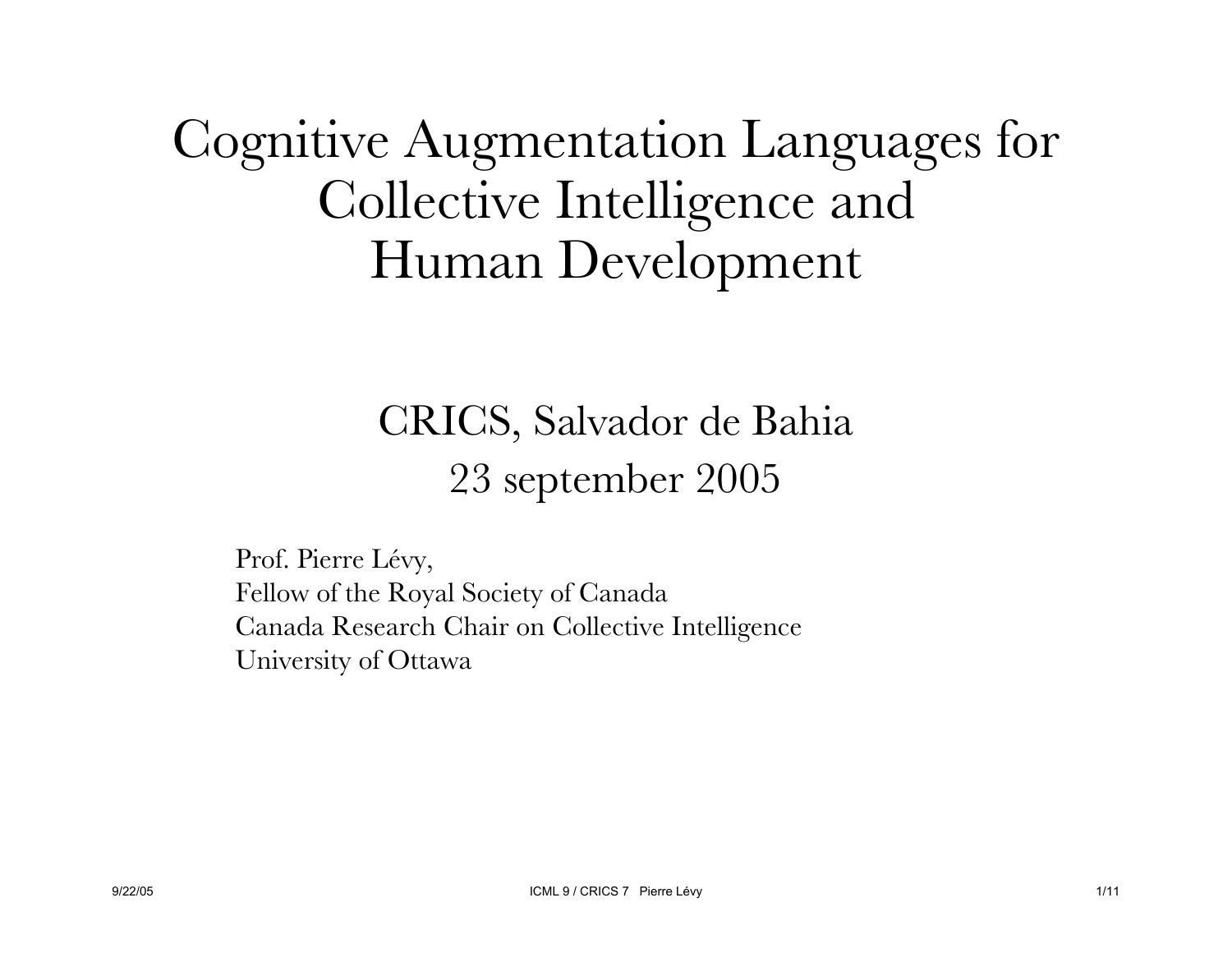## Dynamics of Human Development in the Cyberspace Era



A creative, diverse, evolving and complex self-organizing process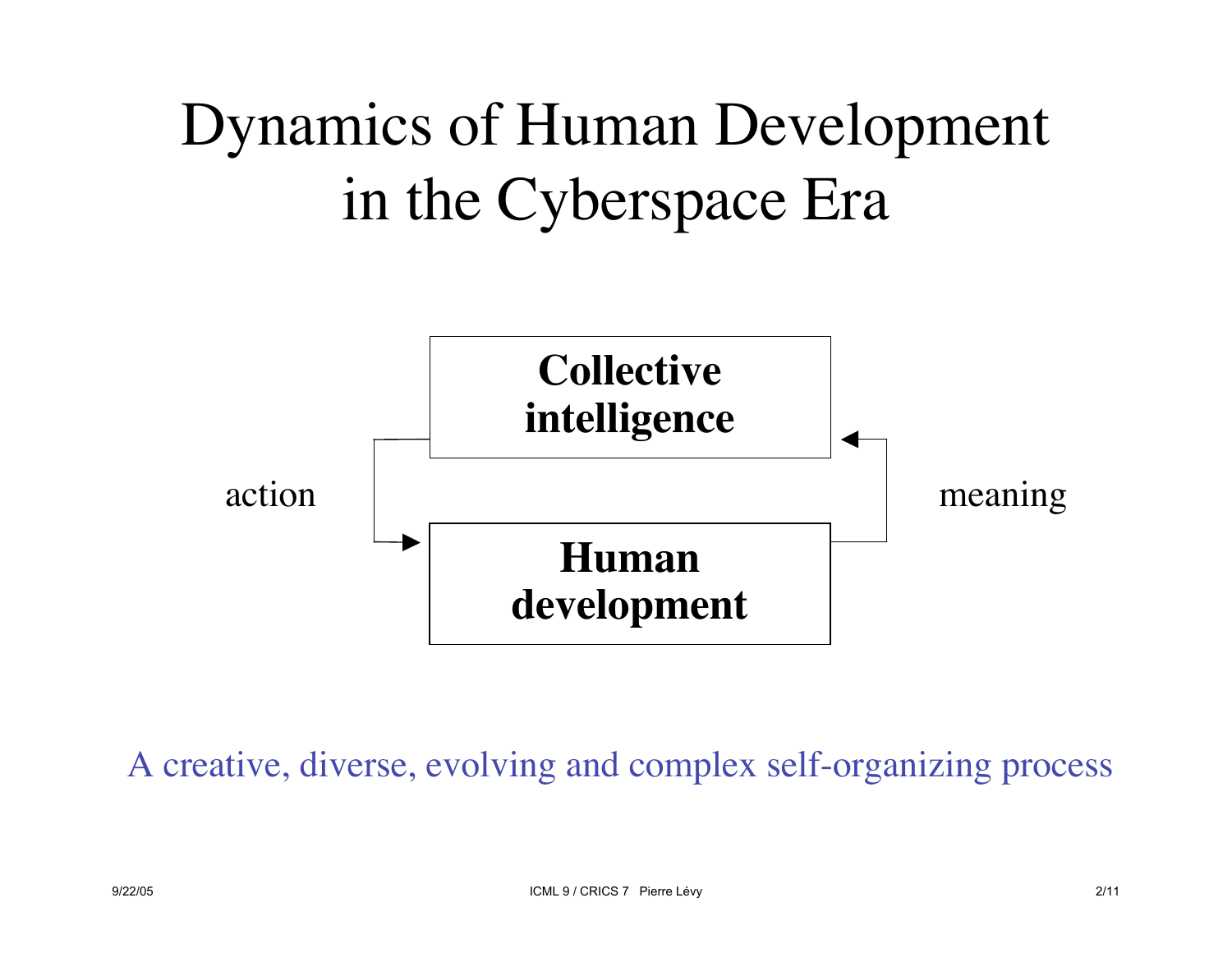### Human Developement

- Cultural heritages (transmission of)
- Democracy (political pluralism, peacefull and legal government change)
- Health and well-being of the whole population
- Human rigths (equality of rights, freedom of expression and association, property rights...)
- Economic prosperity
- Education (long life)
- Innovation (technical, legal, administrative, economic, esthetic...)
- Peace and security
- Scientific research (fecundity and social benefits of)
- Sound environment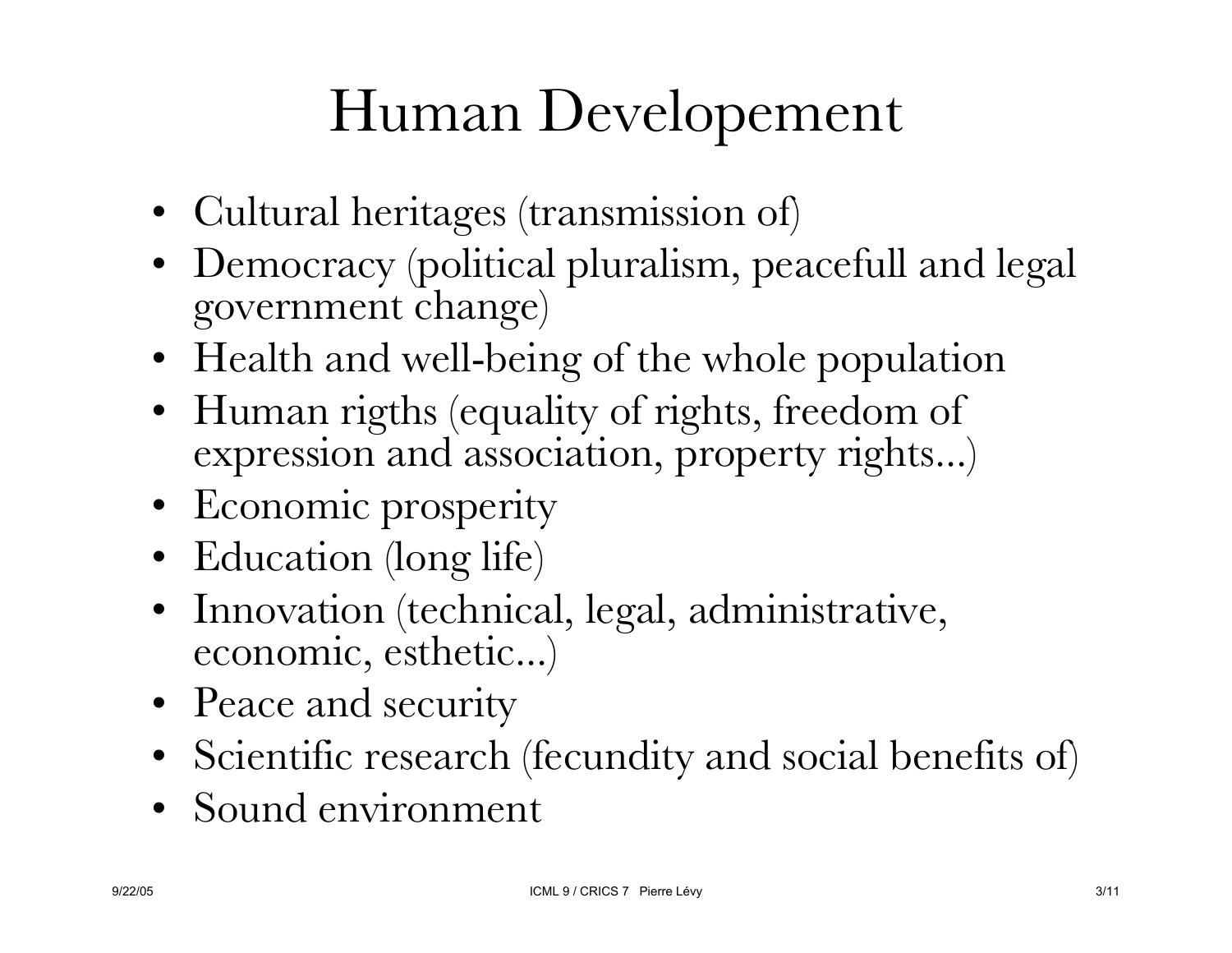#### Successive **Linguistic** Layers in Cyberspace's evolution







**Noosphere**<br>
Semantic Web + Visualization technologies +<br> **Cognitive Augmentation Languages** 

WWW+ Broadband + WIFI + grid computing + **XML** + **RDF** + **Ontologies** + **Intelligent agents**



Internet + **URL** + **HTML**



Servers + Telecom Networks + PCs + **TCP-IP** + **e-mail** + **FTP**



Computers + Micro-chips + **Application Software** + **WYSIWYG Interfaces**

9/22/05 ICML 9  $\sim$  22/05 ICML 9  $\sim$  22/05 ICML 9  $\sim$  22/05 ICML 9  $\sim$  22/05 ICML 9  $\sim$  22/05 ICML 9  $\sim$  22/05 ICML 9  $\sim$  22/05 ICML 9  $\sim$  22/05 ICML 9  $\sim$  22/05 ICML 9  $\sim$  22/05 ICML 9  $\sim$  22/05 ICML 9  $\sim$  22/



**Computer** Transistors + **Formal Logic** + **Digital Coding** + **Programming Languages**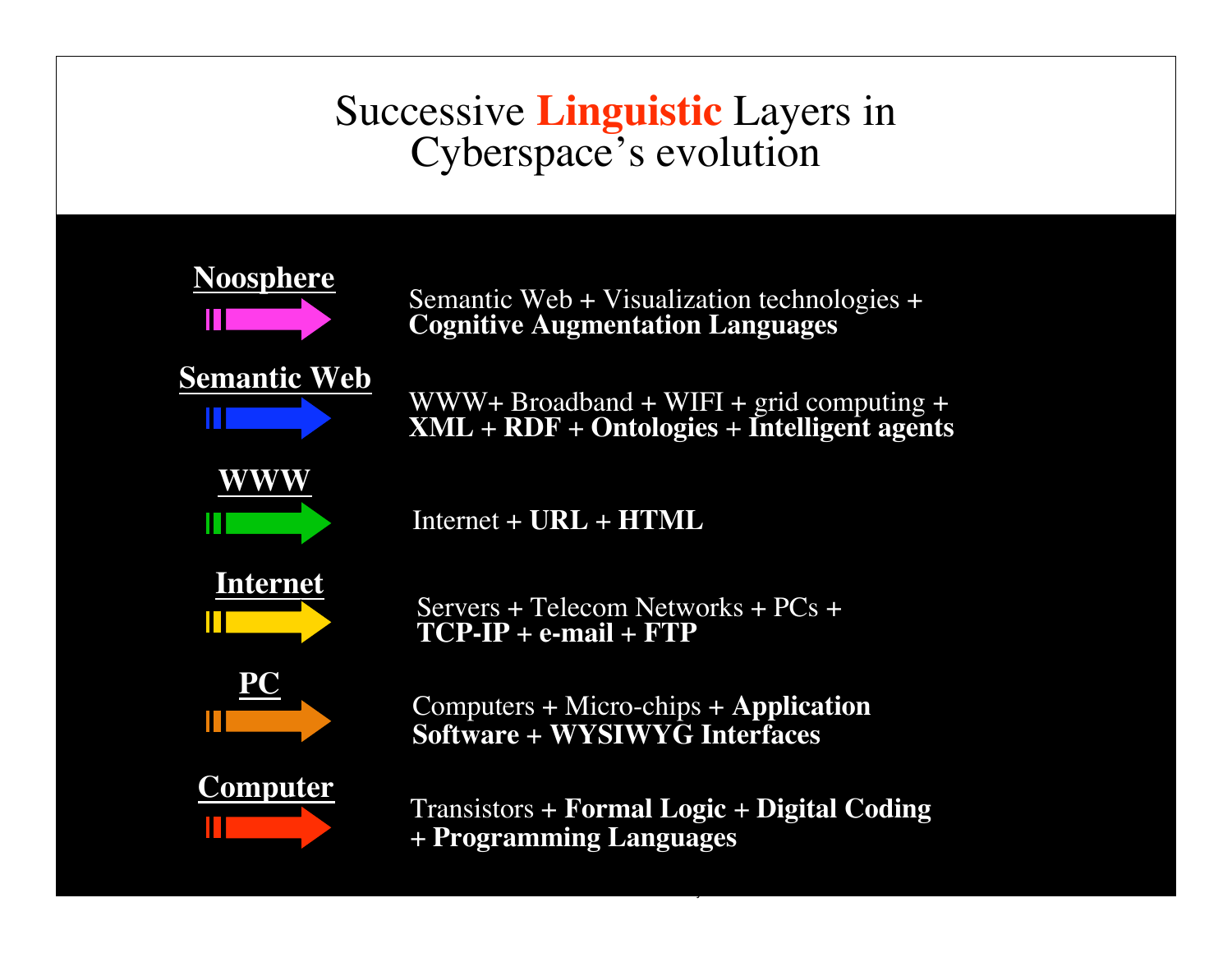## Cognitive Augmentation Languages

- Fully computable (including semantics and pragmatics).
- Cognitive augmentation through symbolic system.
- Cognitive addressing.
- Cognitive geometries for measurement and mapping of the cognitive space.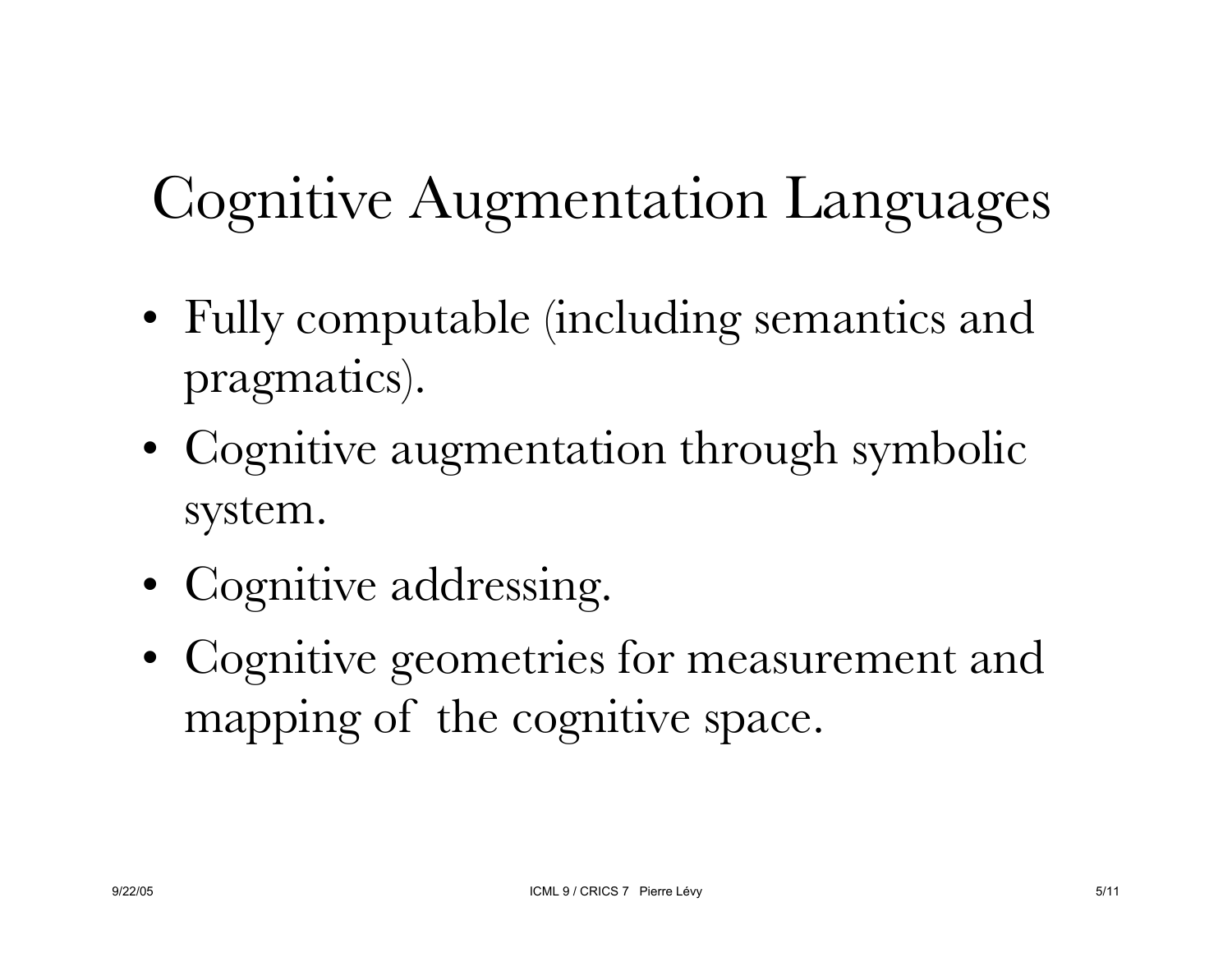# P2P Metaphysics

- Each (virtual) community is at the center of an original and valid universe of meaning.
- Each community recognizes that the other communities are at the center of an original and valid universe of meaning.
- Except an inescapable *sustainability* in a context of global *interdependance*, there is no limit *a priori* to the development of new ontological standpoints.
- Communities share the coordinate system of an infinite cognitive space where semantic and pragmatic phenomena are measured, analysed, simulated and shared from every possible ontological standpoint.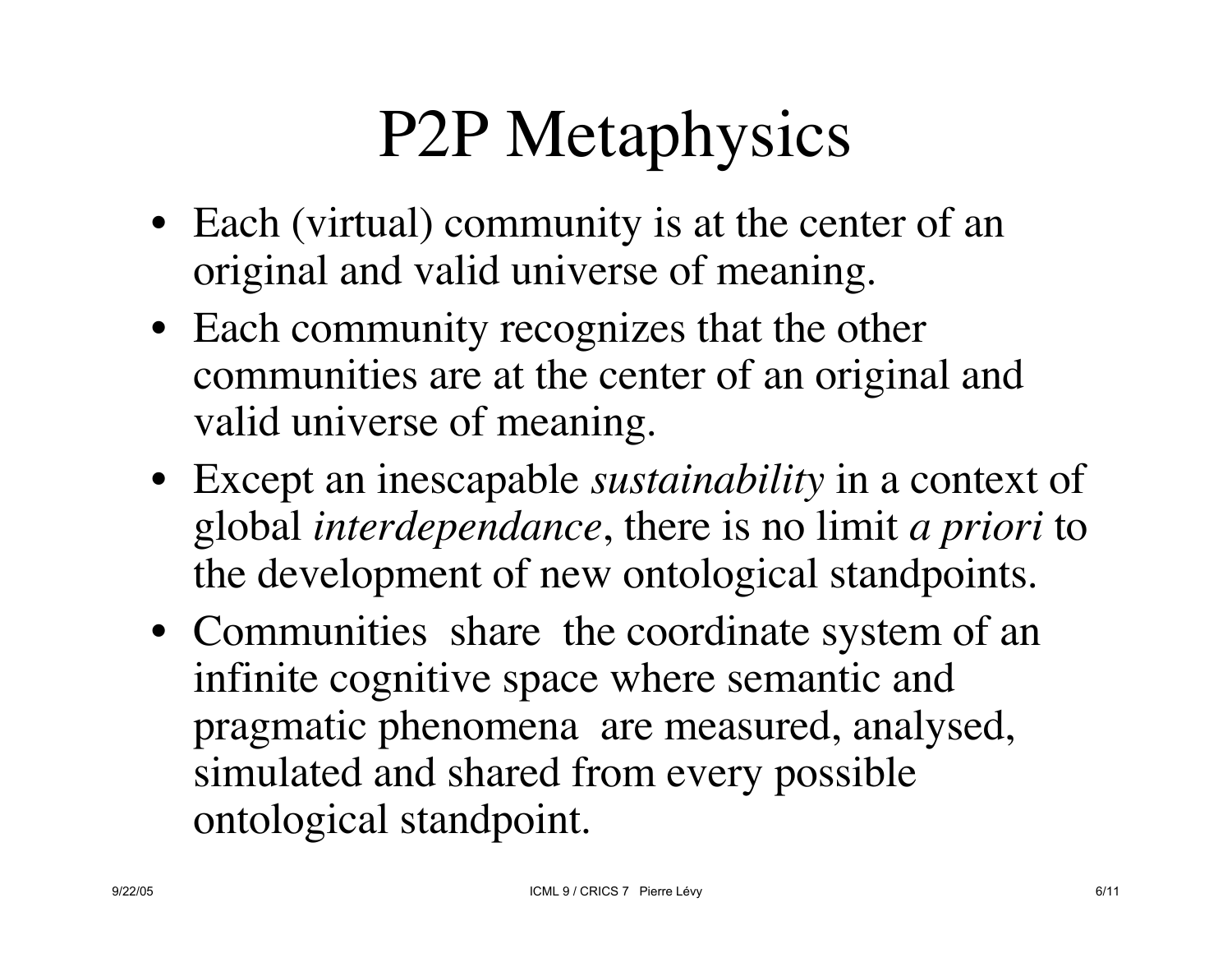- Information Economy Metalanguage: **IEML** CAL developped at the Collective Intelligence Lab. of the University of **Ottawa** 
	- Fractal grammar (same search and semantic distance algorithm from the phrase scale to the library scale)
	- Open possible creation of sub-languages for specialized domains (like health !), but all specialized languages share a common semantic coordinate system => automatic cross translation
	- Only two primitives, one pragmatic p. with 2 possible values, one semantic p. with 3 possible values.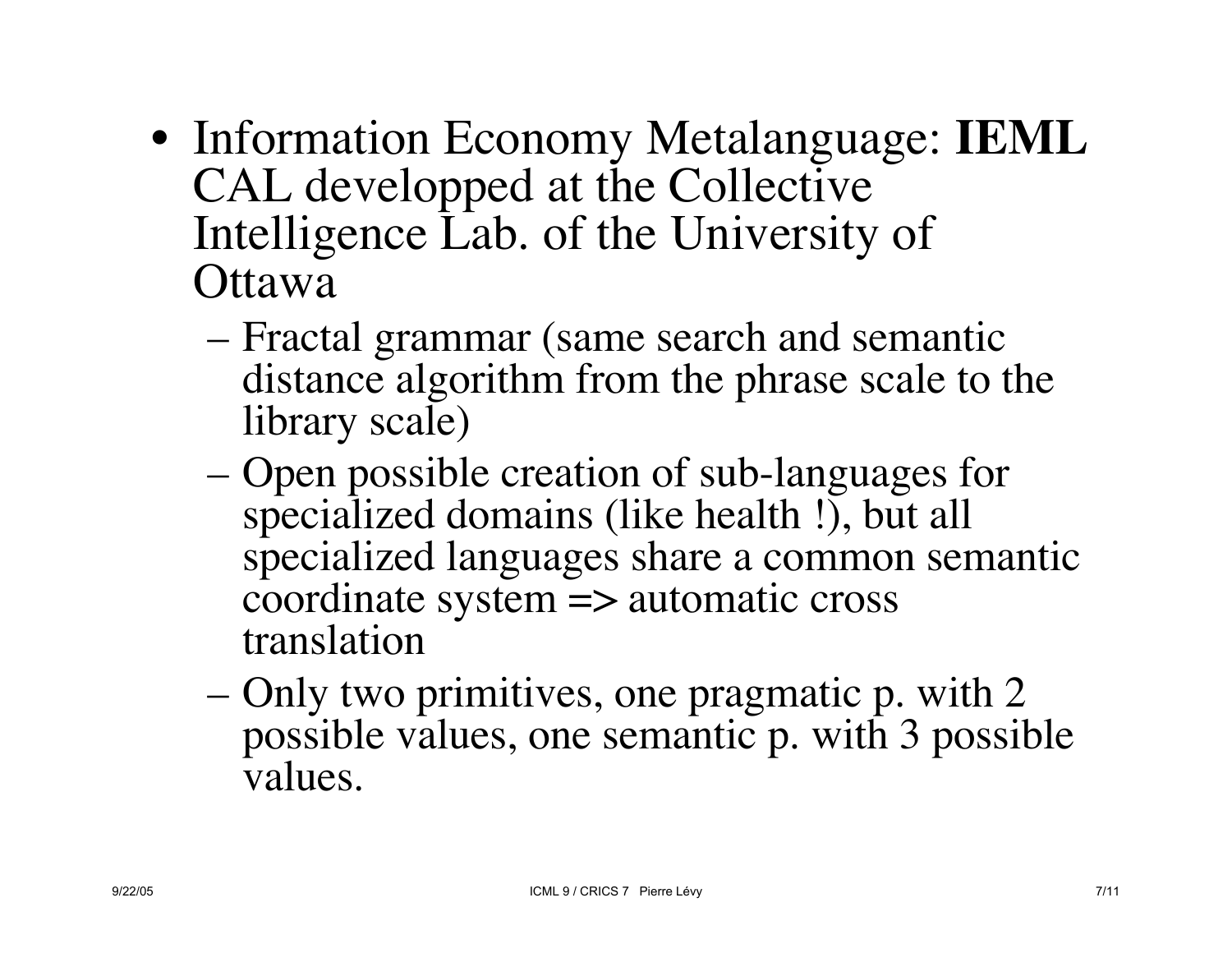

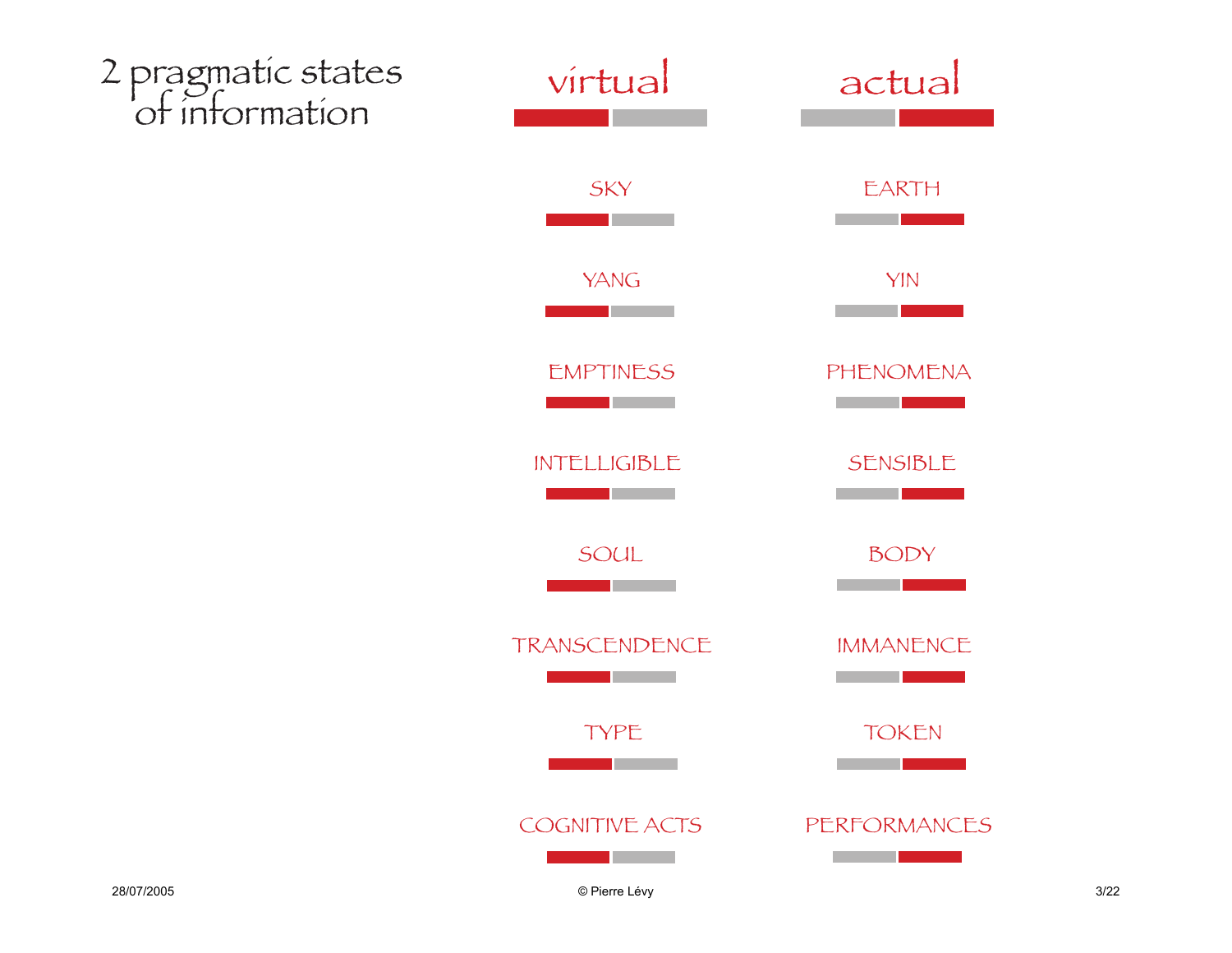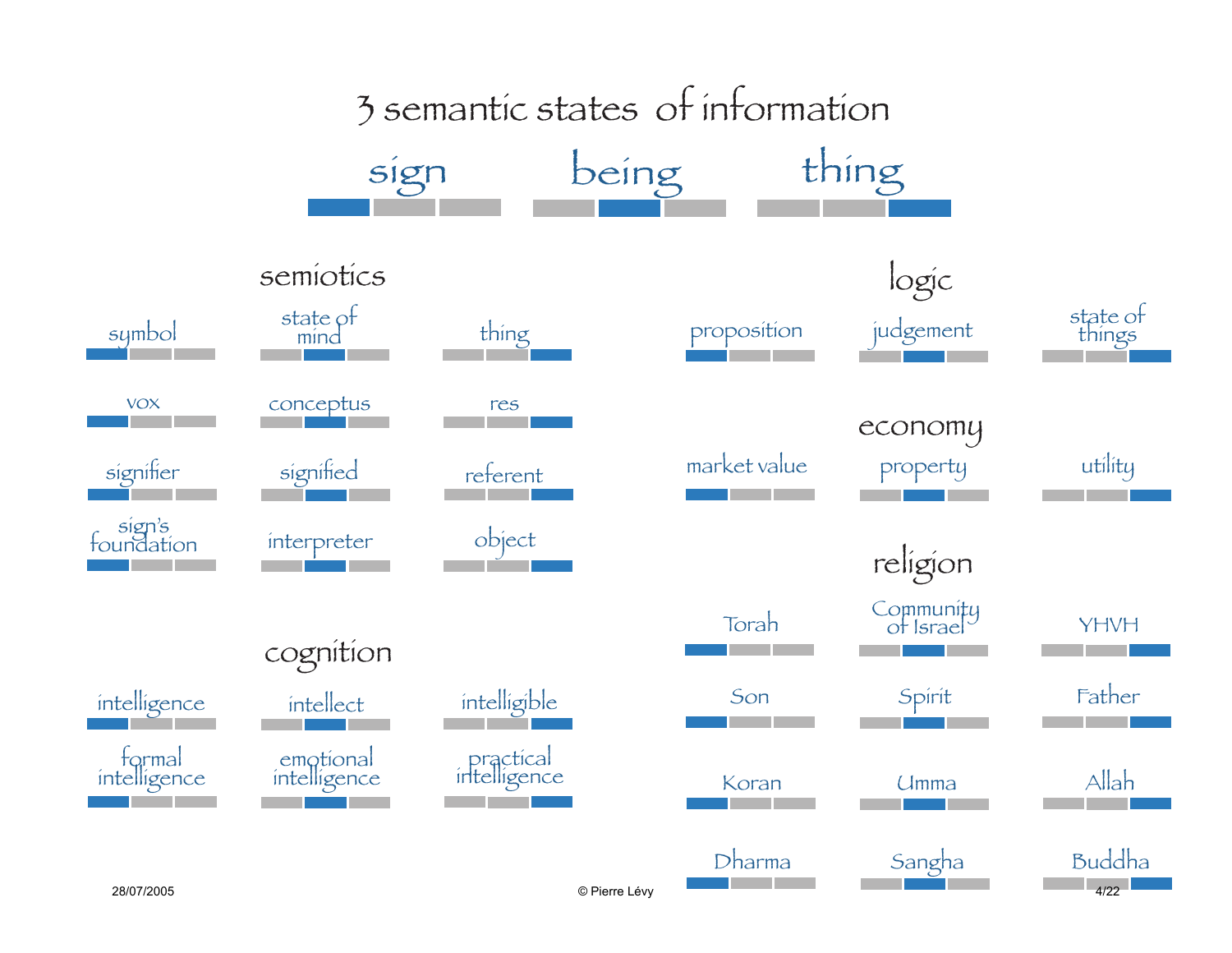